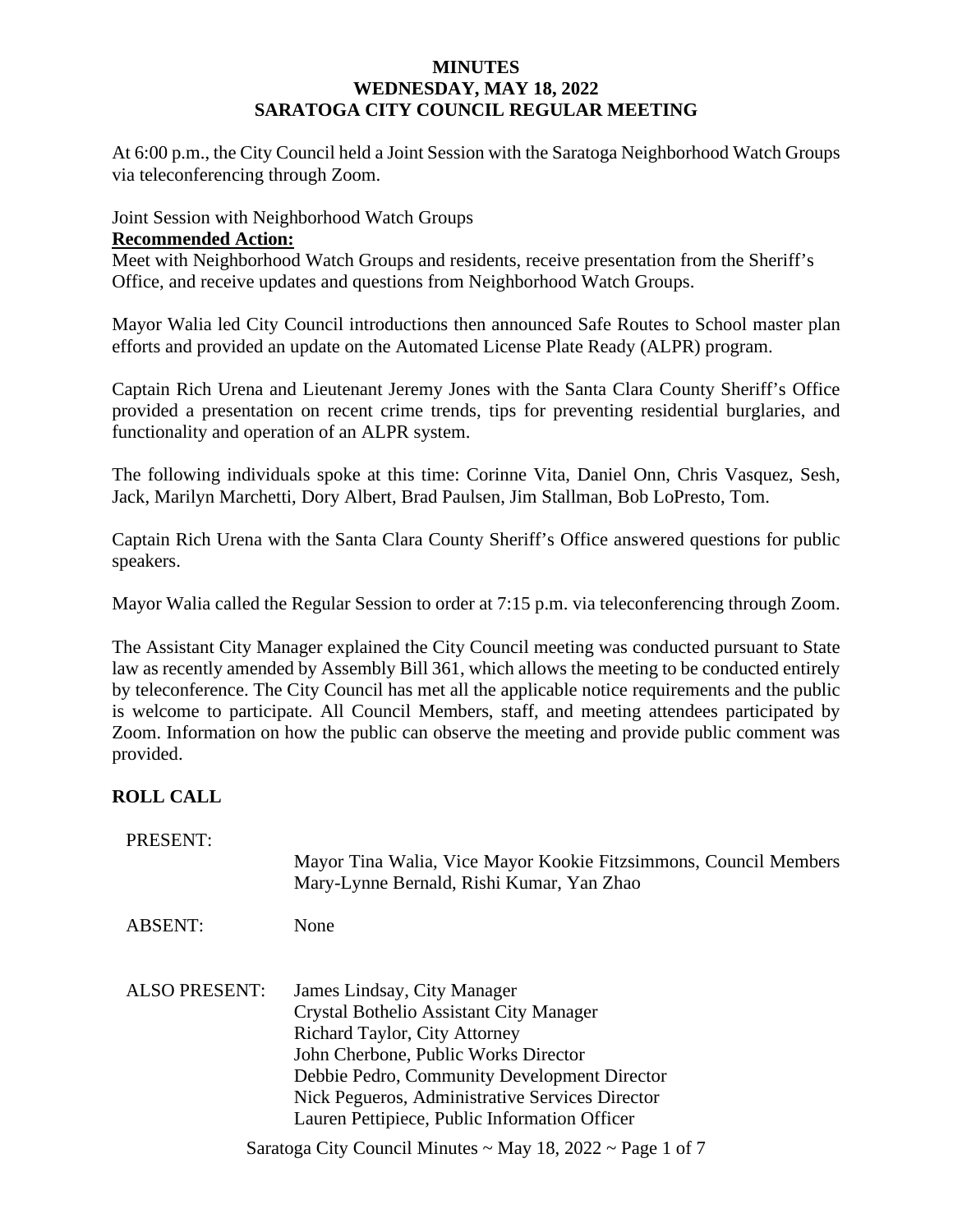## **REPORT ON POSTING OF THE AGENDA**

The Assistant City Manager reported the agenda for this meeting was properly posted on May 12, 2022.

### **REPORT ON JOINT SESSION**

Mayor Walia provided a report of the City Council Joint Session with the Saratoga Neighborhood Watch Groups.

## **ORAL COMMUNICATIONS ON NON-AGENDIZED ITEMS**

Mayor Walia invited public comment.

Malika Junaid discussed issues related to state legislation impacting construction of her client's new home in a very high fire hazard area.

Bill Dalton discussed timing for written communications associated with agendas.

Marilyn Marchetti discussed Senator Cortese's bus to the Capital for Education, and discussed a property being considered by the Heritage Preservation Commission.

Daniel discussed adaptive PE course at West Valley College and discussed townhomes being built at Quito Village.

James Atfell discussed upcoming Second Annual Stars & Stripes Community Run taking place on July 2, 2022.

Maggie Branderiz discussed the issues related to state legislation impacting construction of her new home in a very high fire hazard area.

### **ANNOUNCEMENTS**

Mayor Walia shared information about Foothill Club's Lecture on the European Union, South Asian Heart Center Health Information Session, the Memorial Day Observance, Youth in Government and Commission Recruitments.

### **CEREMONIAL ITEMS**

Asian Pacific American Heritage Month **Recommended Action:**

Proclaim May 2022 as Asian Pacific American Heritage Month and recognize the Asian American cultural clubs of Saratoga High School and Prospect High School, including Saratoga High School's Chinese Club, Dear Asian Youth Club, Indian Cultural Awareness Club, and Korean Club and Prospect High School's Asian Student Union.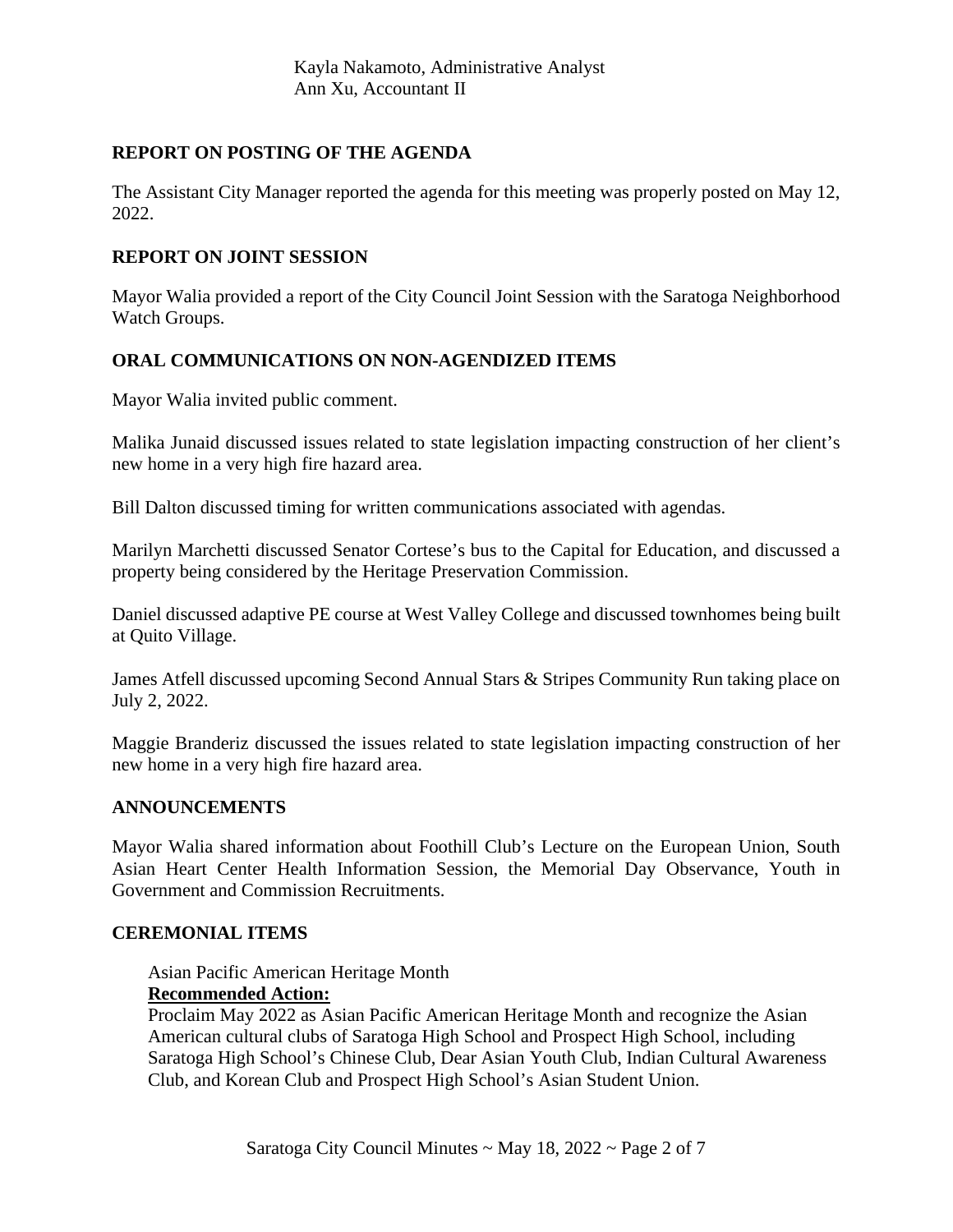The City Council proclaimed May 2022 as Asian Pacific American Heritage Month in the City of Saratoga.

## **1. CONSENT CALENDAR**

Mayor Walia removed Consent Calendar Item 1.7 for separate discussion. Mayor Walia invited public comment on the Consent Calendar.

The following individuals spoke at this time: Bill Dalton

1.1. City Council Meeting Minutes

### **Recommended Action:**

Approve the Minutes for the May 4, 2022 City Council Regular Meeting.

BERNALD/ZHAO MOVED TO **APPROVE THE MINUTES FOR THE MAY 4, 2022 CITY COUNCIL REGULAR MEETING.** MOTION PASSED BY VERBAL ROLL CALL. AYES: BERNALD, KUMAR, ZHAO, FITZSIMMONS, WALIA: NOES: NONE. ABSTAIN: NONE. RECUSED: NONE. ABSENT: NONE.

1.2. Review of Accounts Payable Check Registers

### **Recommended Action:**

Review and accept check registers for the following accounts payable payment cycles: 4/28/22 Period 10; 5/5/22 Period 11.

BERNALD/ZHAO MOVED TO **REVIEW AND ACCEPT CHECK REGISTERS FOR THE FOLLOWING ACCOUNTS PAYABLE PAYMENT CYCLES: 4/28/22 PERIOD 10; 5/5/22 PERIOD 11.** MOTION PASSED BY VERBAL ROLL CALL. AYES: BERNALD, KUMAR, ZHAO, FITZSIMMONS, WALIA: NOES: NONE. ABSTAIN: NONE. RECUSED: NONE. ABSENT: NONE.

1.3. Treasurer's Report for the Month Ended March 31, 2022

## **Recommended Action:**

Review and accept the Treasurer's Report for the month ended March 31, 2022.

BERNALD/ZHAO MOVED TO **REVIEW AND ACCEPT THE TREASURER'S REPORT FOR THE MONTH ENDED MARCH 31, 2022.** MOTION PASSED BY VERBAL ROLL CALL. AYES: BERNALD, KUMAR, ZHAO, FITZSIMMONS, WALIA: NOES: NONE. ABSTAIN: NONE. RECUSED: NONE. ABSENT: NONE.

1.4. Contract with BMI Imaging Systems (BMI) for Document Imaging Services in the Amount Not-to Exceed \$80,000

## **Recommended Action:**

Authorize the City Manager to execute a contract with BMI Imaging Systems (BMI) for document imaging services for two years in the amount not-to-exceed \$80,000.

BERNALD/ZHAO MOVED TO **AUTHORIZE THE CITY MANAGER TO EXECUTE A CONTRACT WITH BMI IMAGING SYSTEMS (BMI) FOR DOCUMENT IMAGING SERVICES FOR TWO YEARS IN THE AMOUNT NOT-TO-EXCEED \$80,000.** MOTION PASSED BY VERBAL ROLL CALL. AYES: BERNALD, KUMAR,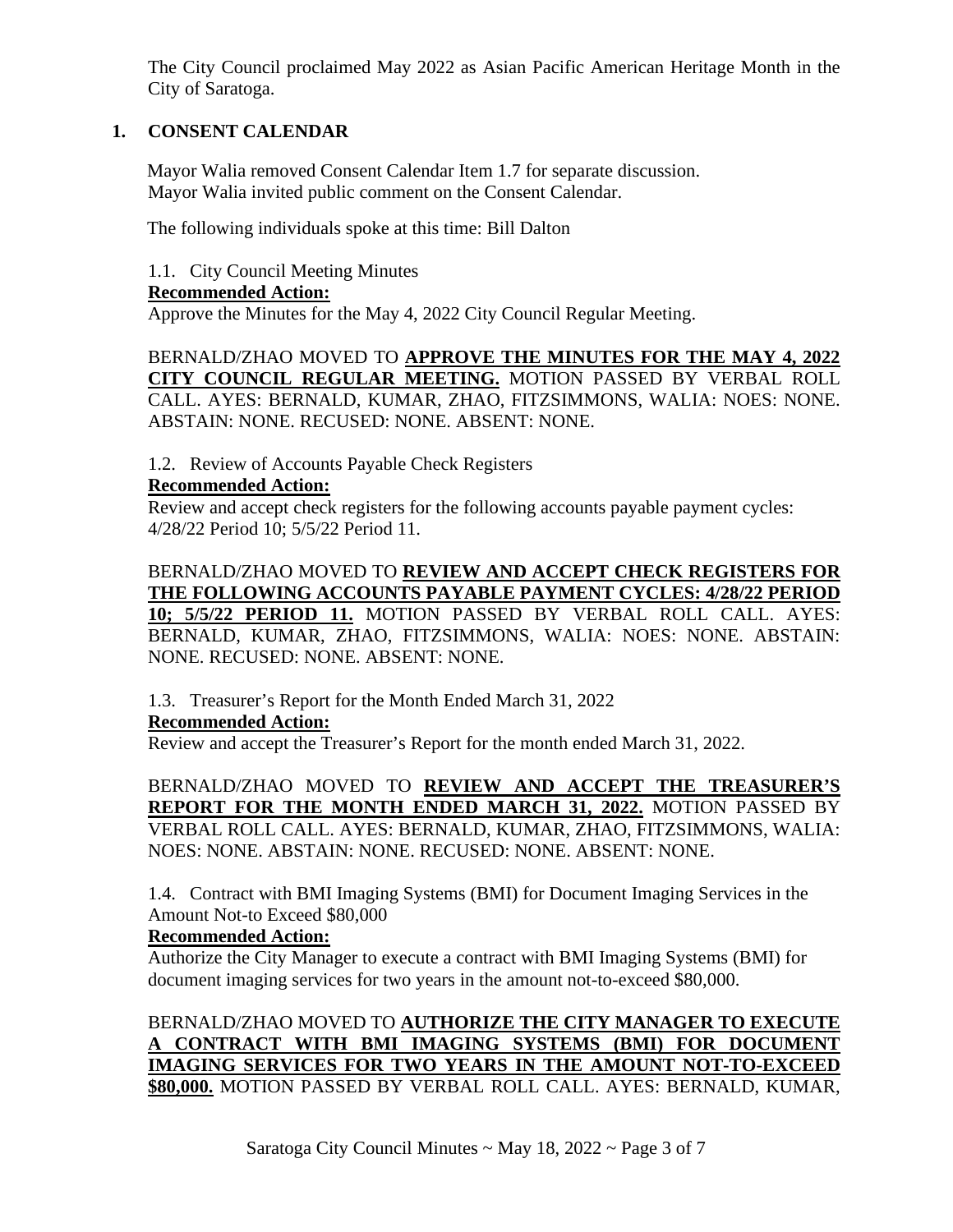## ZHAO, FITZSIMMONS, WALIA: NOES: NONE. ABSTAIN: NONE. RECUSED: NONE. ABSENT: NONE.

1.5. One-Year Extension of Contract for Street Sweeping Services in the Amount Not-to-Exceed \$247,374

# **Recommended Action:**

Authorize the City Manager to execute an amended agreement extending the street sweeping contract with SCA of CA, LLC. for an additional one-year term for Fiscal Year 2022/23 in the amount of \$247,374 and an additional \$7,500 for unscheduled sweeping.

BERNALD/ZHAO MOVED TO **AUTHORIZE THE CITY MANAGER TO EXECUTE AN AMENDED AGREEMENT EXTENDING THE STREET SWEEPING CONTRACT WITH SCA OF CA, LLC. FOR AN ADDITIONAL ONE-YEAR TERM FOR FISCAL YEAR 2022/23 IN THE AMOUNT OF \$247,374 AND AN ADDITIONAL \$7,500 FOR UNSCHEDULED SWEEPING.** MOTION PASSED BY VERBAL ROLL CALL. AYES: BERNALD, KUMAR, ZHAO, FITZSIMMONS, WALIA: NOES: NONE. ABSTAIN: NONE. RECUSED: NONE. ABSENT: NONE.

1.6. Resolution Reducing the Number of Traffic Safety Commissioners from Seven to Five **Recommended Action:**

Adopt the Resolution reducing the number of members on the Traffic Safety Commission from seven members to five members effective May 20, 2022.

## **RESOLUTION 2022-017**

BERNALD/ZHAO MOVED TO **ADOPT THE RESOLUTION REDUCING THE NUMBER OF MEMBERS ON THE TRAFFIC SAFETY COMMISSION FROM SEVEN MEMBERS TO FIVE MEMBERS EFFECTIVE MAY 20, 2022.** MOTION PASSED BY VERBAL ROLL CALL. AYES: BERNALD, KUMAR, ZHAO, FITZSIMMONS, WALIA: NOES: NONE. ABSTAIN: NONE. RECUSED: NONE. ABSENT: NONE.

1.7. Amendment to ordinance on appeals of State determinations regarding development in Very High Fire Hazard Zones

## **Recommended Action:**

Adopt an ordinance amending section 16-05.020 of the Saratoga Municipal Code relating to appeals of State determinations regarding development in Very High Fire Hazard Zones.

The following individuals spoke at this time: Malika Junaid, Maggie Branderiz

## **ORDINANCE 390**

BERNALD/ZHAO MOVED TO **ADOPT AN ORDINANCE AMENDING SECTION 16- 05.020 OF THE SARATOGA MUNICIPAL CODE RELATING TO APPEALS OF STATE DETERMINATIONS REGARDING DEVELOPMENT IN VERY HIGH FIRE HAZARD ZONES.** MOTION PASSED BY VERBAL ROLL CALL. AYES: BERNALD, KUMAR, ZHAO, FITZSIMMONS, WALIA: NOES: NONE. ABSTAIN: NONE. RECUSED: NONE. ABSENT: NONE.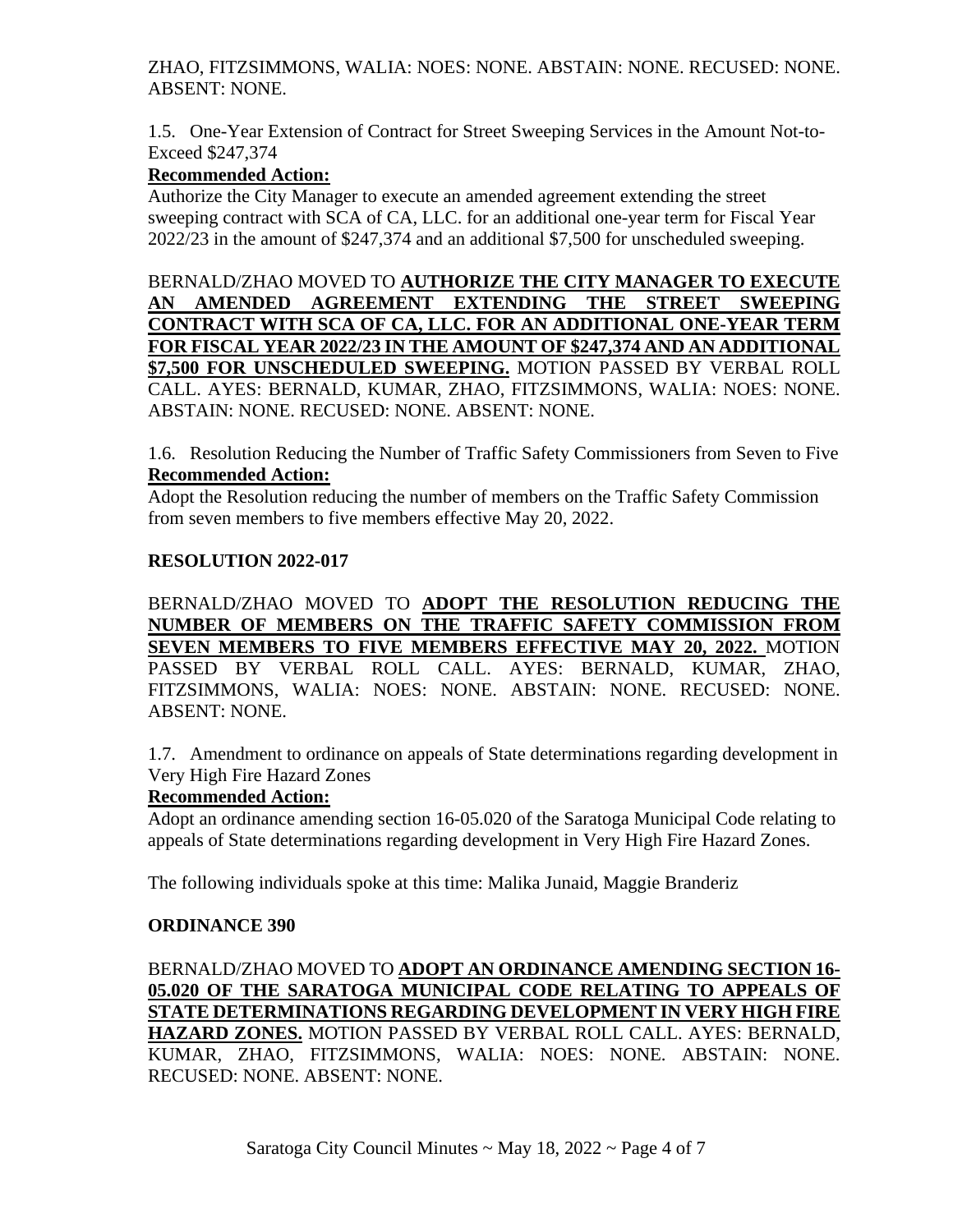1.8. Authorize a 3-Year Contract with Fehr and Peers Transportation Consultants for Traffic Engineering Consultant Services in the Amount Not-to-Exceed \$360,000

## **Recommended Action:**

Authorize the City Manager to execute a three-year contract with Fehr and Peers Transportation Consultants for traffic engineering consultant services in the amount not-toexceed \$360,000.

BERNALD/ZHAO MOVED TO **AUTHORIZE THE CITY MANAGER TO EXECUTE A THREE-YEAR CONTRACT WITH FEHR AND PEERS TRANSPORTATION CONSULTANTS FOR TRAFFIC ENGINEERING CONSULTANT SERVICES IN THE AMOUNT NOT-TO-EXCEED \$360,000.** MOTION PASSED BY VERBAL ROLL CALL. AYES: BERNALD, KUMAR, ZHAO, FITZSIMMONS, WALIA: NOES: NONE. ABSTAIN: NONE. RECUSED: NONE. ABSENT: NONE.

Mayor Walia requested a recess at this time.

Mayor Walia reconvened the meeting at 8:45 p.m.

# **2. GENERAL BUSINESS**

2.1. Resolution Calling for General Municipal Election – November 8, 2022 **Recommended Action:**

1. Adopt a Resolution calling for the holding of a General Municipal Election to be held on November 8, 2022 for the election of three City Council Members and for the submission of a proposed measure to the voters of the City of Saratoga, requesting the Board of Supervisors render specified services to the City related to the conduct of the General Municipal Election, adopting regulations for candidates for elective office pertaining to filing fees and candidate statements, and providing for the process in the event of a tie vote at the election to be held Tuesday, November 8, 2022.

2. Make determinations regarding a) if the full text of the proposed ballot measure will appear in the printed voter materials; b) who will write the arguments in favor or against the measure; c) will rebuttal arguments be allowed and if so, determine who will prepare such rebuttal arguments.

Richard Taylor City Attorney, presented the staff report.

The following individuals spoke at this time: Bill Dalton

## **RESOLUTION 2022-018**

WALIA/ BERNALD MOVED TO **ADOPT A RESOLUTION CALLING FOR THE HOLDING OF A GENERAL MUNICIPAL ELECTION TO BE HELD ON NOVEMBER 8, 2022 FOR THE ELECTION OF THREE CITY COUNCIL MEMBERS AND FOR THE SUBMISSION OF A PROPOSED MEASURE TO THE VOTERS OF THE CITY OF SARATOGA, REQUESTING THE BOARD OF SUPERVISORS RENDER SPECIFIED SERVICES TO THE CITY RELATED TO THE CONDUCT OF THE GENERAL MUNICIPAL ELECTION, ADOPTING REGULATIONS FOR CANDIDATES FOR ELECTIVE OFFICE PERTAINING TO FILING FEES AND CANDIDATE STATEMENTS, AND PROVIDING FOR THE PROCESS IN THE EVENT OF A TIE VOTE AT THE ELECTION TO BE HELD**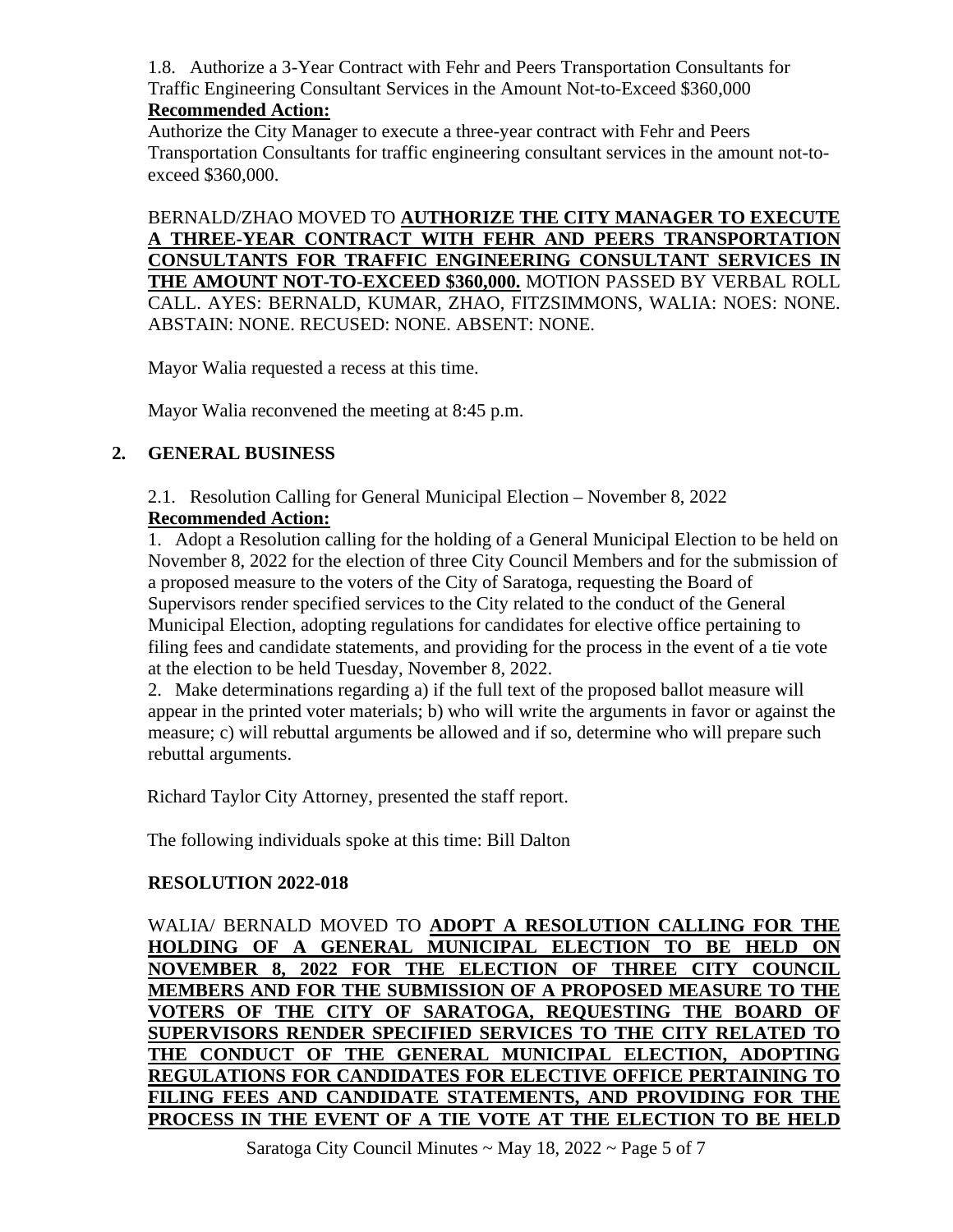**TUESDAY, NOVEMBER 8, 2022; TO PRINT THE FULL TEXT OF THE PROPOSED BALLOT MEASURE IN THE PRINTED VOTER MATERIALS; THE CITY COUNCIL IS AUTHORIZED TO WRITE THE ARGUMENT IN FAVOR; ALLOW REBUTTAL ARGUMENTS; AND AUTHORIZE THE CITY COUNCIL TO PREPARE ANY REBUTTAL ARGUMENTS AGAINST THE MEASURE** MOTION PASSED BY VERBAL ROLL CALL. AYES: BERNALD, KUMAR, ZHAO, FITZSIMMONS, WALIA: NOES: NONE. ABSTAIN: NONE. RECUSED: NONE. ABSENT: NONE.

FITZSIMMONS/ZHAO MOVED TO **SUPPORT THE MAYOR'S PREPARATION OF A DRAFT ARGUMENT IN FAVOR OF THE MEASURE TO BE READY FOR THE JULY 20, 2022 CITY COUNCIL MEETING.** MOTION PASSED BY VERBAL ROLL CALL. AYES: BERNALD, KUMAR, ZHAO, FITZSIMMONS, WALIA: NOES: NONE. ABSTAIN: NONE. RECUSED: NONE. ABSENT: NONE.

2.2. Review Fiscal Year 2022-23 Proposed Budget Schedules **Recommended Action:**

Review and provide feedback on the projected Fiscal Year 2022-23 budget schedules and approve recommended personnel changes.

Nick Pegueros, Administrative Services Director, presented the staff report.

Mayor Walia invited public comment.

The following individuals spoke at this time: Bill Dalton

BERNALD/WALIA **MOVED TO APPROVE THE RECOMMENDED PERSONNEL CHANGES.** MOTION PASSED BY VERBAL ROLL CALL. AYES: BERNALD, KUMAR, ZHAO, FITZSIMMONS, WALIA: NOES: NONE. ABSTAIN: NONE. RECUSED: NONE. ABSENT: NONE.

### **COUNCIL ASSIGNMENTS**

Mayor Tina Walia

*Silicon Valley Clean Energy Authority Board of Directors* - stated the Board directed the CEO to purchase a small amount of renewable energy from PGE and stated SVCE has partnered on a project to provide EV chargers.

*Cities Association of Santa Clara County* - stated the FY 22/23 budget was approved and discussed the new dues structure.

#### Vice Mayor Kookie Fitzsimmons

*Saratoga Chamber of Commerce Board* – discussed the upcoming Wine Stroll on May 21, 2022 from 2:00-5:00 p.m.

Council Member Mary-Lynne Bernald Nothing to report.

Council Member Rishi Kumar